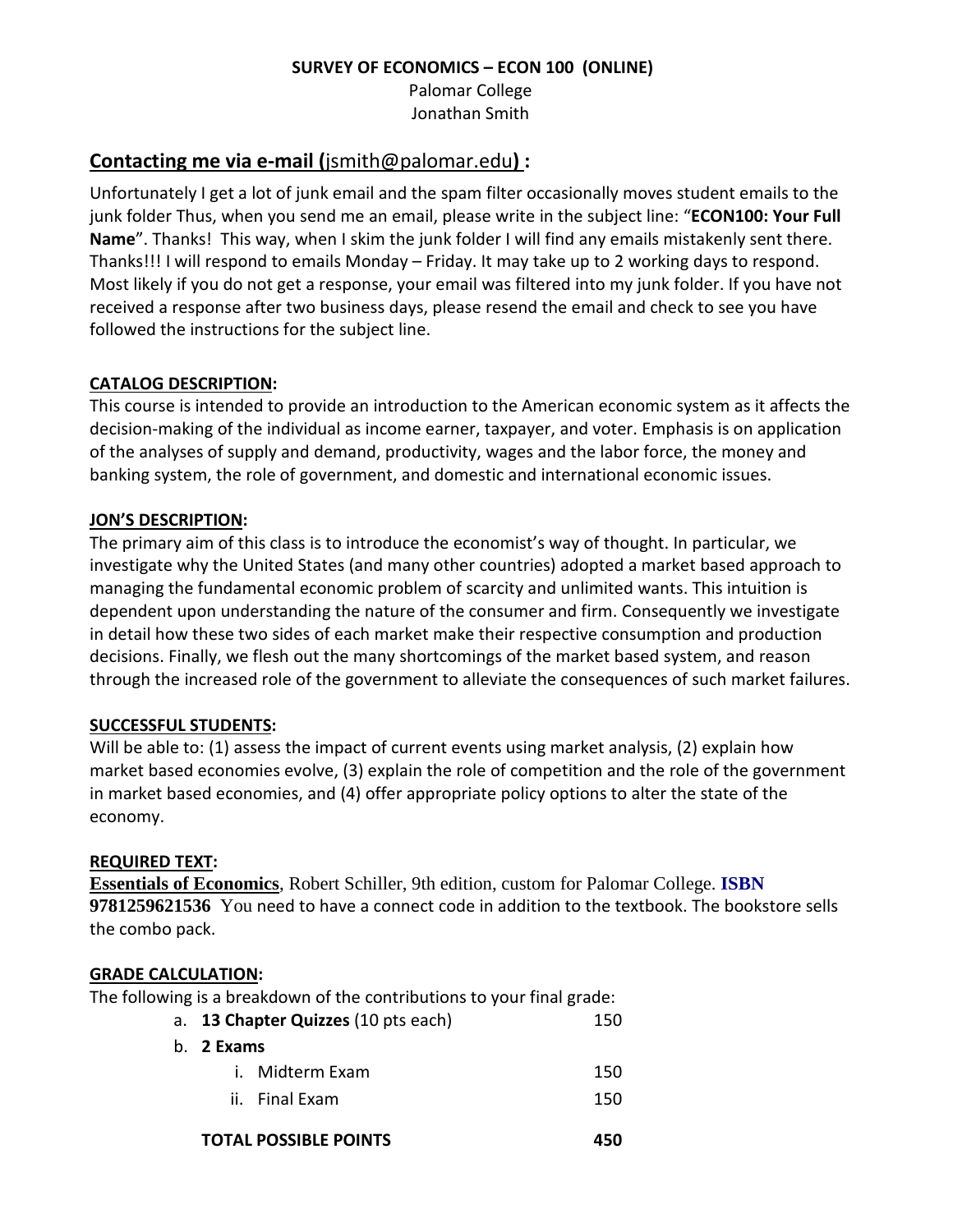#### **GRADE DISTRIBUTION:**

I will allocate grades according to the following table. Depending on the final scores, I may curve the grade distribution in your favor. Periodically, there will be opportunities for extra credit assignments.

| If you earn at least this many points: | Then your minimum grade will be: |
|----------------------------------------|----------------------------------|
| 405                                    | A                                |
| 360                                    | В                                |
| 315                                    |                                  |
| 270                                    | D                                |
|                                        |                                  |

#### **QUIZZES**:

There is a quiz on each chapter. Quizzes are online at the Connect site for this class. Quizzes typically contain 20 true/false, multiple choice, and/or fill in the blank questions. **You are allowed one attempt to complete and submit the quiz, but you will have the entire period of time that the** quiz is available to work on your answers. That is, you can submit your quiz once. After submission, the score is recorded. However, you can save your answers as many times as you like. You can use your notes, textbook, and a calculator. **Note: I will drop your worst quiz score and give you double credit for your best 3 scores. Please see the schedule for quiz due dates.** 

## **If the deadline for a quiz has passed, you will not be allowed to retake it.**

**I do not give out answer keys to the quizzes. Also, once you submit your quiz you will not be able to see the questions again or see which answers you got correct. Therefore I strongly recommend that you print out your quizzes before you submit them to use as a study aid for the exams. Once you see your results, you will not be able to return to the quiz.**

#### **EXAMS: THERE ARE NO MAKEUPS FOR ANY OF THE EXAMS.**

Exams are online at the Connect site for this class. The exams will consist of multiple choice and short answer questions. Each exam will be comprehensive, but with a strong emphasis on the material covered since the previous exam. **There is a time limit for each exam.** You must complete your exam within the time limit, so please make sure you have reliable internet access.Each exam will be available online for a period of 72 hours. **Please refer to the schedule to see when the exams will be available and due.**

#### **THERE ARE NO MAKEUPS FOR ANY OF THE EXAMS.**

#### **Problem Sets**

There are optional problem sets. These problems are available online at the Connect website.

**NOTE: The answers to the problems will be available immediately after the deadline so I will not accept any late work .** This is all the more reason to finish your work ahead of time. If your computer breaks, the dog eats your laptop, there is a power outage, or whatever, I will be sympathetic, but still will not accept late work. Thus, it is smart if you do the assignment early.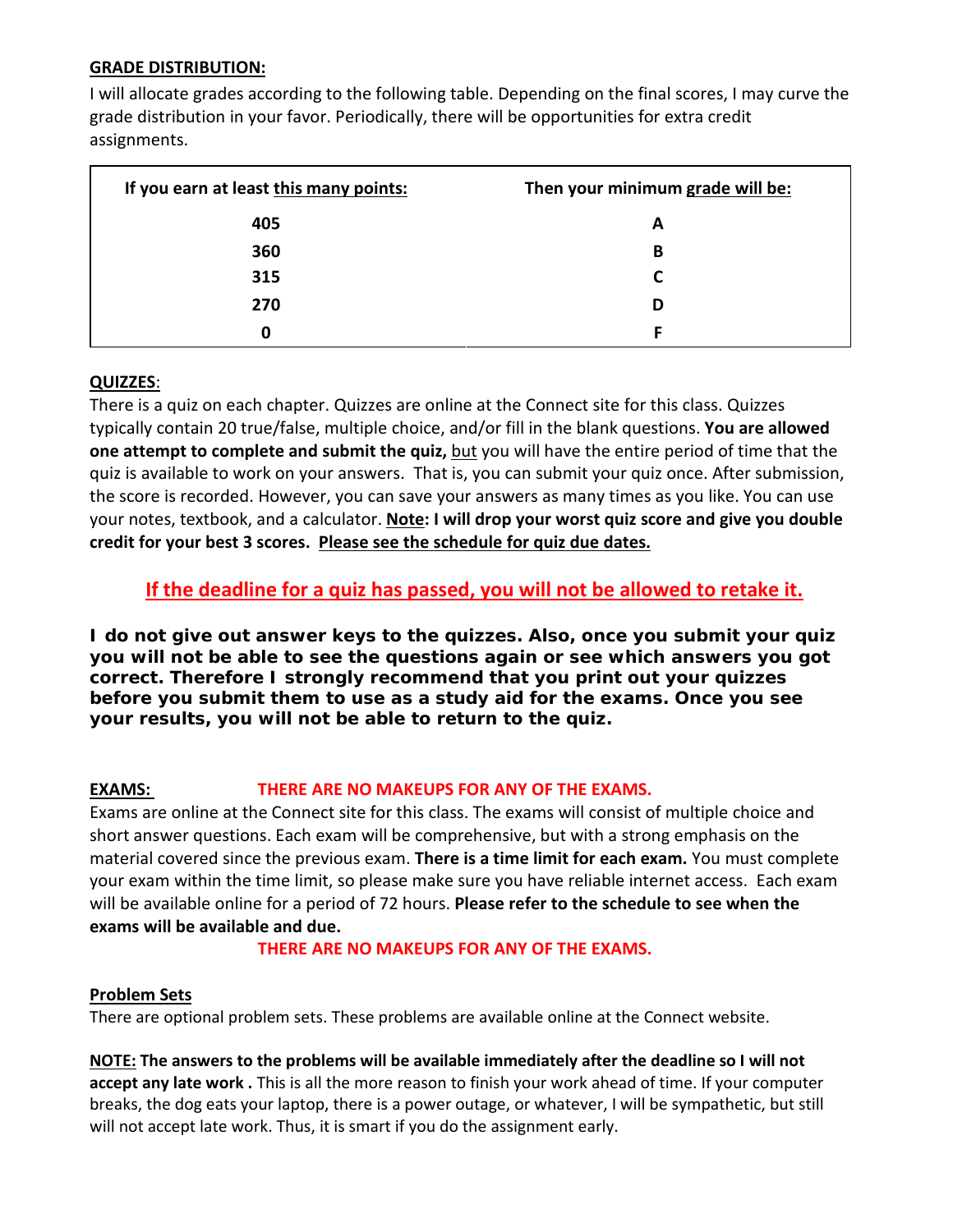## **JON'S ADVICE FOR SUCCESS:**

- **1. Read the book**
- **2. Work through each learning module.**
- **3. Print out each chapter quiz with your answers BEFORE you submit it.**
- **4. Take notes, and then rewrite your notes.**
- **5. Check out my answer key to the problem sets. Compare it to how you tried to solve the questions.**
- **6. Read, on a regular basis, publications such as The Economist, The Wall Street Journal, and The New York Times as a way to keep up with events of economic significance.**

The library has a copy of the text on reserve. Its hours are as follows:

Mon.-Thu. 8 am - 9:00 pm Fri. 8 am - 4:00 pm Sat. 9:00 am - 1:00 pm Sun. CLOSED

At the **discretion of the instructor**, any of the following steps may be taken when faced with **academic dishonesty:**

- A. Confront and counsel the student(s)
- B. Reassign the paper/exam/assignment
- C. Designate a failing grade for the assignment/paper/project/exam/*class*

D. **Referral to the Director of Student Affairs (OSA)** for additional Code of Conduct consequences. Incident report form is found on the webpage and must be submitted with documentation of alleged violations. Students have DUE PROCESS rights.

**Code of Conduct violations** including incidents of academic dishonesty may result in:

- A. Warning (document in writing and provide to the student)
- B. Removal by the instructor for two class sessions (instructors discretion and submit the Incident Report – refer student to OSA)
- C. Probation
- D. Restitution
- E. Community Service
- F. Suspension (short and long-term)
- G. Expulsion: may only occur under the direction of the Governing Board.